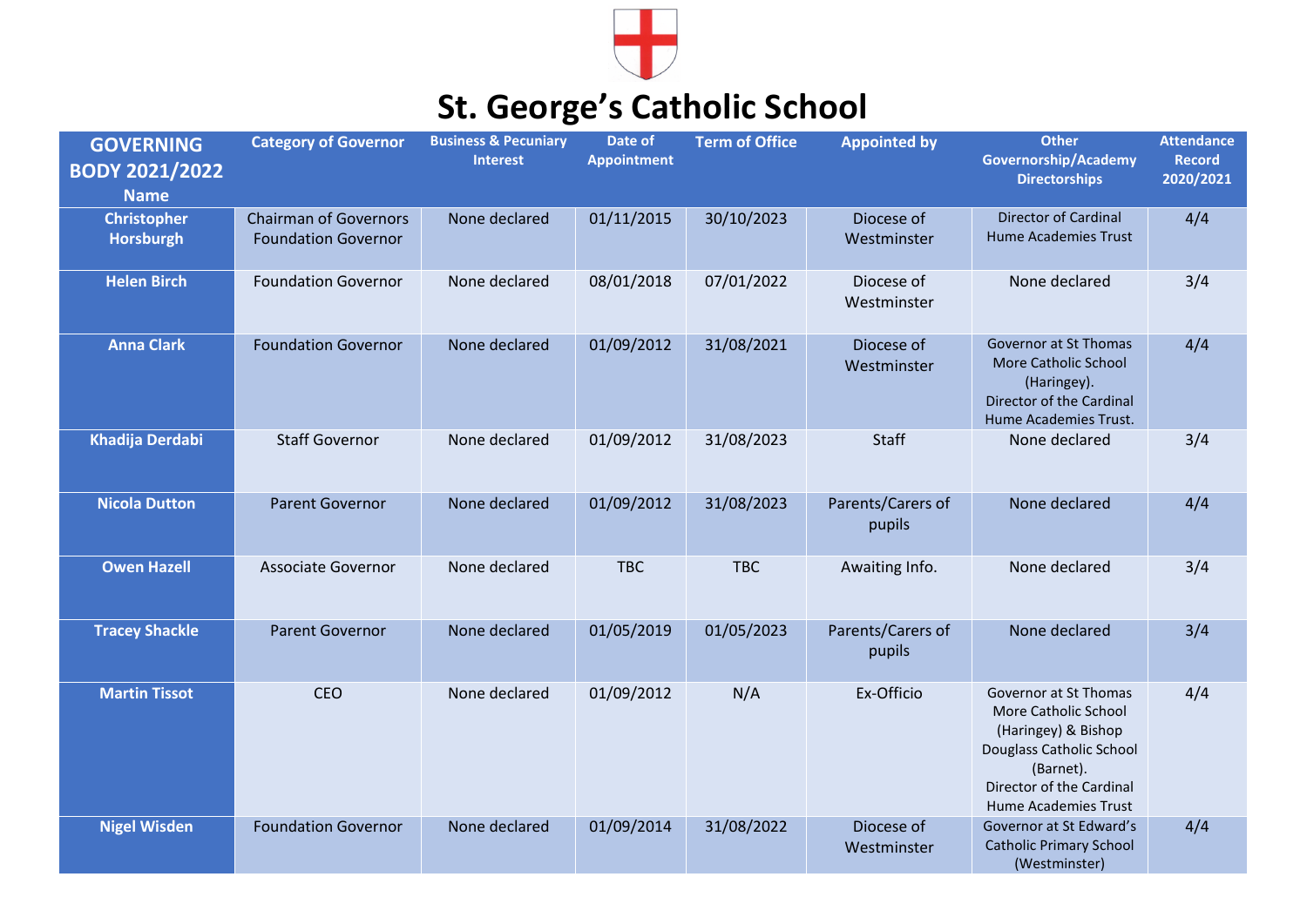

## **St. George's Catholic School**

**GOVERNORS' COMMITTEES 2021/2022**

|                                                                  | <b>GOVERNOR MEMBERS</b>                                                                                                   | <b>CO-OPTED MEMBERS</b> |
|------------------------------------------------------------------|---------------------------------------------------------------------------------------------------------------------------|-------------------------|
| <b>CURRICULUM</b>                                                | <b>OWEN HAZELL (CHAIRMAN)</b><br><b>ANNA CLARKE</b><br><b>BRENDA MADDOCK</b><br><b>NIGEL WISDEN</b><br><b>HELEN BIRCH</b> | <b>LUCY LING</b>        |
| <b>PREMISES &amp; FINANCE</b><br><b>WITH PAY &amp; PERSONNEL</b> | CHRISTOPHER HORSBURGH (CHAIRMAN)<br><b>OWEN HAZELL</b><br><b>NIGEL WISDEN</b><br><b>ANNA CLARKE</b>                       | <b>OLA OGUNYOMI</b>     |
| <b>INCLUSION AND PUPIL</b><br><b>DISCIPLINE</b>                  | AD HOC ACCORDING TO NEED                                                                                                  |                         |
| <b>ADMISSIONS</b>                                                | AD HOC ACCORDING TO NEED                                                                                                  |                         |
| <b>HT PERFORMANCE</b><br><b>REVIEW</b>                           | <b>CHRISTHOPER HORSBURGH</b><br><b>ANNA CLARK</b><br><b>NIGEL WISDEN</b>                                                  |                         |
| <b>STAFF DISMISSALS</b>                                          | <b>CHRISTOPHER HORSBURGH</b><br>NIGEL WISDEN                                                                              |                         |
| <b>STAFF DISMISSAL APPEALS</b>                                   | AD HOC ACCORDING TO NEED                                                                                                  |                         |